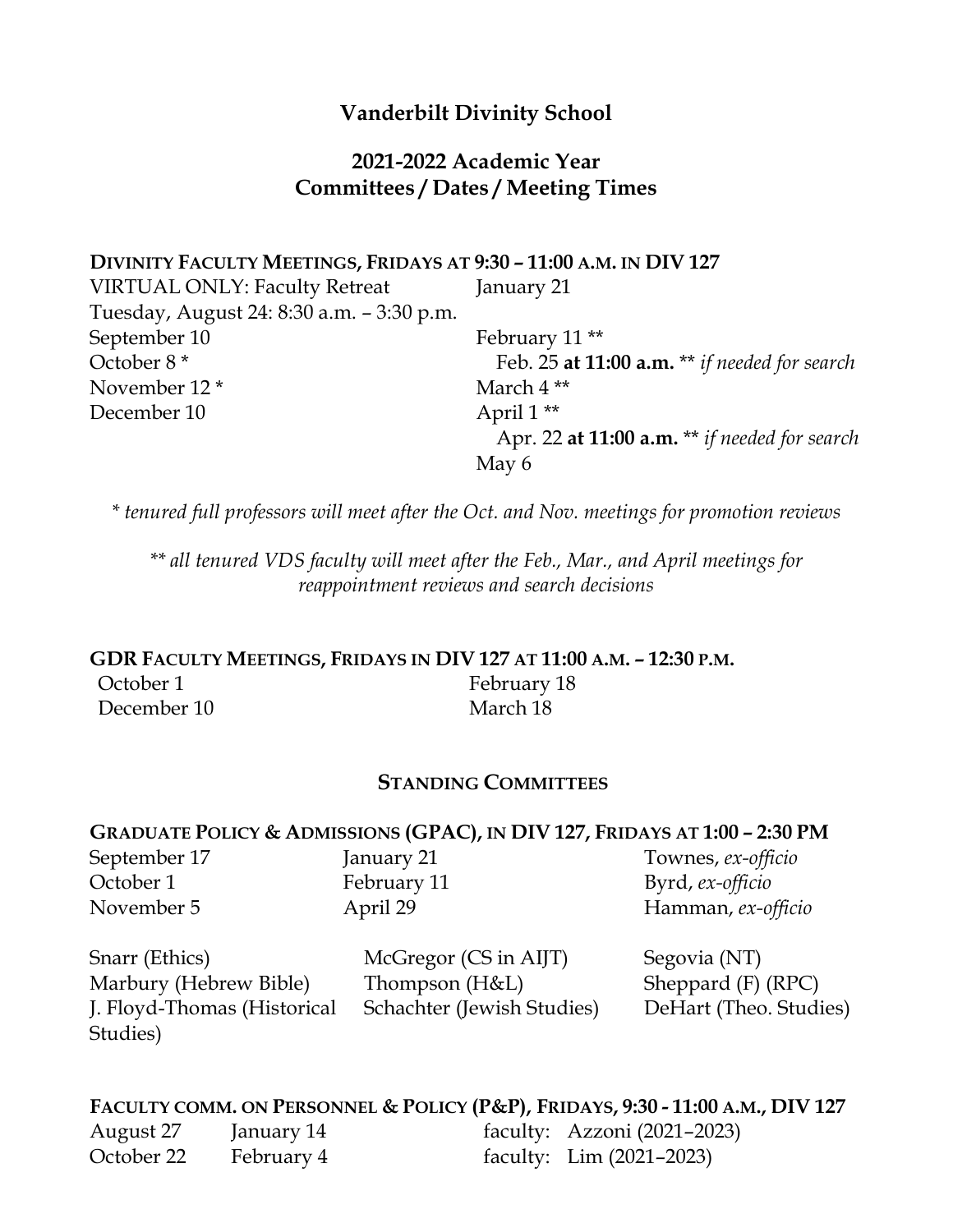**Monday**, December 13

Please note the additional dates that follow.

March 18 faculty: Marbury (2021–2023)

April 22 faculty: S. Floyd-Thomas, chair (2020-2022) faculty: Thompson (2020-2022) GDR chair: Byrd, *ex-officio*

> assoc dean for AA: Armour, *ex-officio* dean: Townes, *ex-officio*

# **FACULTY COMMITTEE ON MENTORING, ADDITIONAL MEETINGS TBD**

| Sept 3 at 9:30 a.m. consultation $w$ /full profs     | tenured faculty: Anderson (F) |  |
|------------------------------------------------------|-------------------------------|--|
| Dec 1 at 4:00 p.m. consultation $w /$ asst & assoc   | tenured faculty: Byrd         |  |
| Jan 21 at 11:00 a.m. consultation $w /$ asst & assoc | tenured faculty: Segovia (S)  |  |

# **ACADEMIC PROGRAMS & ASSESSMENT COMM, FRIDAYS AT 9:30 - 11:00 A.M. IN DIV 127**

| September 17 | January 28  | dir of Div Library: Smiley            |                                  |
|--------------|-------------|---------------------------------------|----------------------------------|
| October 29   | February 25 | assoc dean for acad affairs: Armour   |                                  |
| December 3   | March 25    | global education director Azzoni      |                                  |
|              | April 8     | assistant dean for AA: Judge          |                                  |
|              |             | Field Education faculty: Matson       |                                  |
|              |             | DMin director: Morrill                |                                  |
|              |             | tenured faculty: Snarr, chair         |                                  |
|              |             | tenured faculty: DeHart               |                                  |
|              |             |                                       | any faculty: González-Justiniano |
|              |             | Louisville Institute Fellow: Stauffer |                                  |
|              |             |                                       |                                  |

|                      | INSTITUTIONAL PLANNING COMMITTEE, FRIDAYS AT 11:00 A.M. - NOON IN DIV 127 |                            |
|----------------------|---------------------------------------------------------------------------|----------------------------|
| August 27 January 14 |                                                                           | dean: Townes, chair        |
| October 22 March 25  | assoc. dean for graduate education                                        |                            |
|                      | & chair of GDR: Byrd                                                      |                            |
|                      | director of the library: Smiley                                           |                            |
|                      | assistant dean for AA: Judge                                              |                            |
|                      | financial officer: Dudley                                                 |                            |
|                      |                                                                           | P&P chair: S. Floyd-Thomas |
|                      | assistant dean for AVS: Cheifetz                                          |                            |
|                      | associate dean for AA: Armour                                             |                            |
|                      | assistant dean for student life: Steele                                   |                            |
|                      | director of communications: Chen                                          |                            |
|                      | assistant to the deans: McEntire, secretary                               |                            |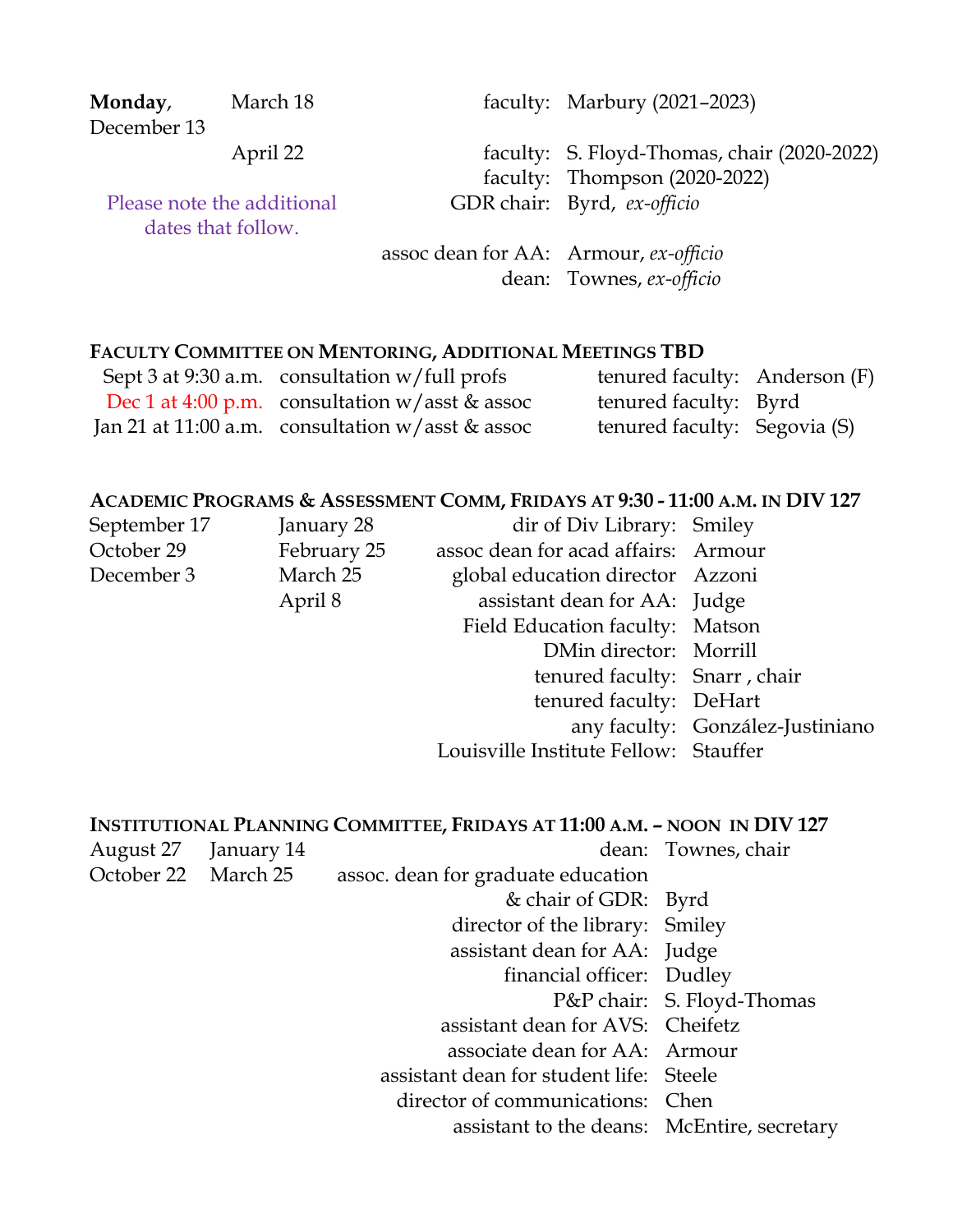# **VDS FACULTY HAPPY HOUR, MONDAYS AT 4:00 P.M. IN TILLETT FACULTY LOUNGE** August 30 January 10 December 13 May 9

**GDR FACULTY & STUDENTS COLLOQUIUM, THURSDAYS, 3:30 – 5:00 PM, READING ROOM** September 30 January 27 November 4 March 31

## **ADMISSIONS (MEETING DATES TBD)**

| faculty: Azzoni             | assistant dean for AVS: Cheifetz   |  |
|-----------------------------|------------------------------------|--|
| faculty: Hudnut-Beumler (S) | assoc dean for AA: Armour          |  |
| dean: Townes                | asst dean for student life: Steele |  |

#### **HONOR COUNCIL (MEETING DATES TBD)**

|                 | faculty: Rieger $(F)$ | student: |                                     | AF White student: Madeleine Rebouche |
|-----------------|-----------------------|----------|-------------------------------------|--------------------------------------|
| faculty: Pennel |                       |          | student: Courtney Bowden student:   | Simone Temple                        |
|                 | faculty: Harris (F)   |          | student: Brandon Desiderio student: | Michael Arseneau                     |
|                 | faculty: Budwey (S)   |          | student: Brandon Wooley student:    |                                      |
| faculty: Reside |                       |          | student: Nawat Masavisut student:   |                                      |

#### **WORSHIP PLANNING COMMITTEE (MEETING DATES TBD)**

dir of RACC: Budwey (S) (chair) student: Josefine Parker asst dean for student life: Steele (Fall, chair) student: Tatayana Richardson faculty or staff: Judge

## **FACULTY SENATE**

Anderson (2019 – 2022) Morrill (2021 – 2024)

#### **AD HOC COMMITTEES**

#### **GLOBAL EDUCATION AD HOC COMMITTEE**

|                             | chair: Azzoni |                 | faculty: Segovia (S) |
|-----------------------------|---------------|-----------------|----------------------|
| assoc dean for AA: Armour   |               | faculty: Lim    |                      |
| asst dean for AVS: Cheifetz |               | faculty: Reside |                      |
|                             |               |                 | faculty: DeHart      |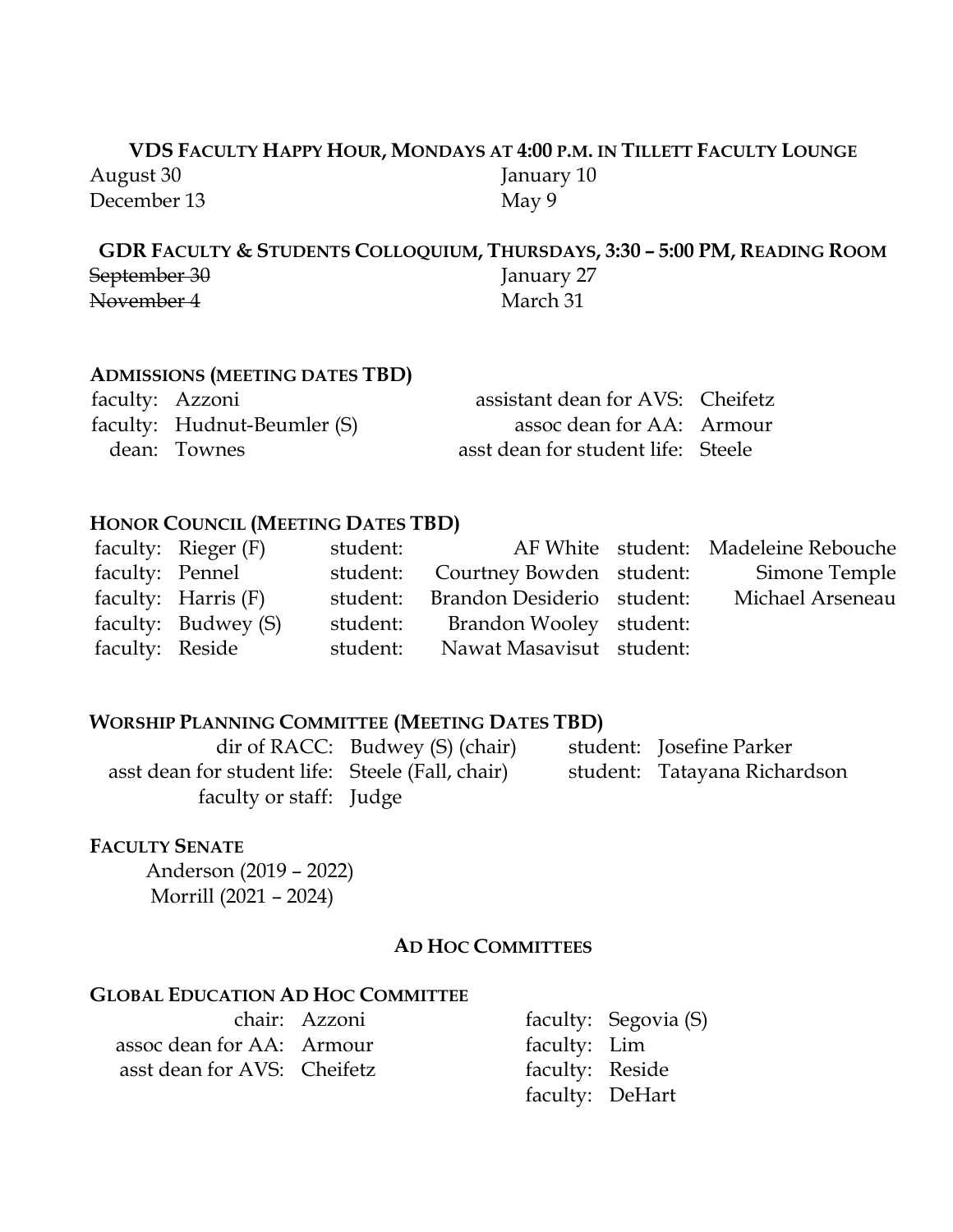# **DIVERSITY TASK FORCE, MEETING PLACE AND TIMES TBD**

Cheifetz Sheppard (F) Steele

**DMIN PROGRAM COMM, MEETING PLACE AND TIMES TBD**

chair: Morrill APAC chair: Snarr faculty: Matson faculty: Sheppard (F)

#### **LIFELONG LEARNING, MONTHLY**

| dir of communications: Chen                   |  |
|-----------------------------------------------|--|
| assoc dean for AA: Armour                     |  |
| asst dean for AVS: Cheifetz                   |  |
| assistant dean for student life Steele, chair |  |
| prog & events coordinator: Brown              |  |

#### **LIVING THE COMMITMENTS ADVISORY GROUP**

Armour, Associate Dean for AA Ristina Gooden, SGA President S. Floyd-Thomas, Chair of P&P Joryan Hernandez, Latinx Seminarians Snarr, Chair of APAC Michael Schulte, Al's Pub Reside, Director of Cal Turner Program Adrian White, GABLE

#### **PROGRAM STAFF, MONTHLY**

Carpenter: Armour CTP: Walters Young KMSI: Brown RACC: Judge (F)/Budwey (S) PTRJC: Smallwood Wendland-Cook: Stauffer associate dean for AA: Armour dir of communications: Chen

#### **AD HOC DISCIPLES HOUSE RELATIONS COMMITTEE (MEETING DATES AS NEEDED)**

interim dean of Disciples House: Mark Calvert-Rosenberger

faculty: Matson faculty: Townes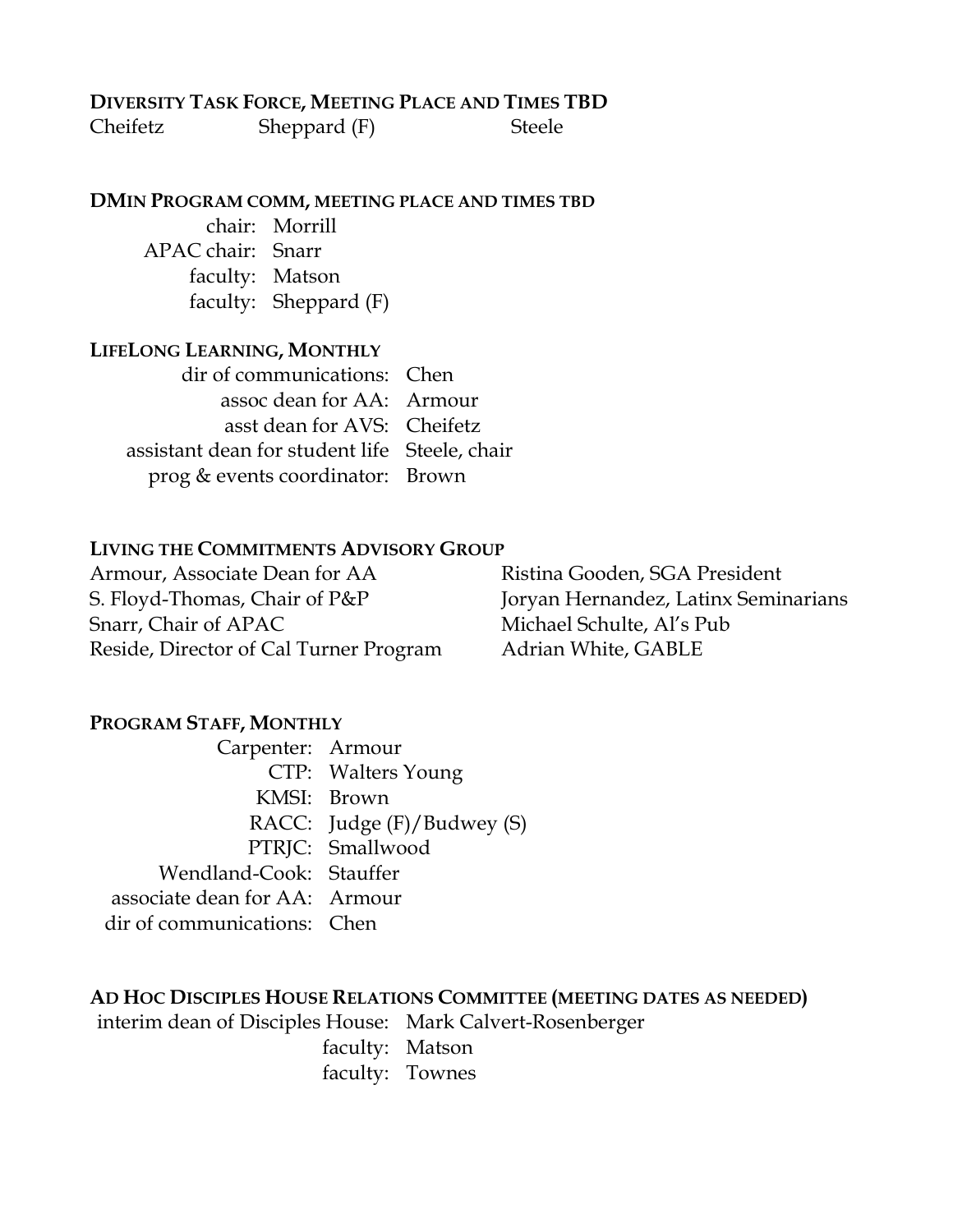## **ART IN THE BUILDING (MEETING DATES AS NEEDED)**

dir of events: Brown

dean: Townes faculty: Snarr dir of communications: Chen asst dean for AVS: Cheifetz asst to the deans: McEntire asst dean for student life: Steele asst dean for AA: Judge asst dean for DAR Norton

## **AD HOC SEARCH COMMITTEES**

| <b>Werthan Chair in Jewish Studies</b><br>(recommendation to faculty Oct 2022) | tenured faculty, chair:<br>tenured faculty:<br>P&P representative:<br>faculty from field:<br>MDiv/MTS/ThM student:<br>GDR student:                             | Thompson<br>Seow<br>Lim<br>Schachter<br>Chinyere Erondu<br>Htoi San Lu                                |
|--------------------------------------------------------------------------------|----------------------------------------------------------------------------------------------------------------------------------------------------------------|-------------------------------------------------------------------------------------------------------|
|                                                                                | dean, ex-officio:                                                                                                                                              | Townes                                                                                                |
| Director of Field Education<br>(recommendation to faculty Mar 2022)            | tenured faculty, chair:<br>APAC representative:<br>P&P representative:<br>related area<br>representative:                                                      | Snarr<br>González-Justiniano<br>Lim<br><b>Steele</b>                                                  |
|                                                                                | dean, ex-officio:<br>ex-officio:                                                                                                                               | Townes<br>Matson<br>MDiv student: Courtney Bowden                                                     |
| <b>Finney Chair in Homiletics</b><br>(recommendation to faculty Feb 2022)      | tenured faculty, chair:<br>tenured faculty:<br>P&P representative:<br>faculty from field:<br>MDiv/MTS/ThM student:<br><b>GDR</b> student:<br>dean, ex-officio: | Marbury<br>Hudnut-Beumler (S)<br>Azzoni<br>Budwey (S)<br>Ristina Gooden<br>Janiece Williams<br>Townes |
| <b>New Testament</b><br>(recommendation to faculty Nov 2022)                   | tenured faculty, chair:<br>tenured faculty:<br>P&P representative:<br>faculty from field:                                                                      | Byrd<br>DeHart<br>S. Floyd-Thomas<br>Segovia (S)                                                      |

GDR student: dean, *ex-officio*: Townes

MDiv/MTS/ThM student: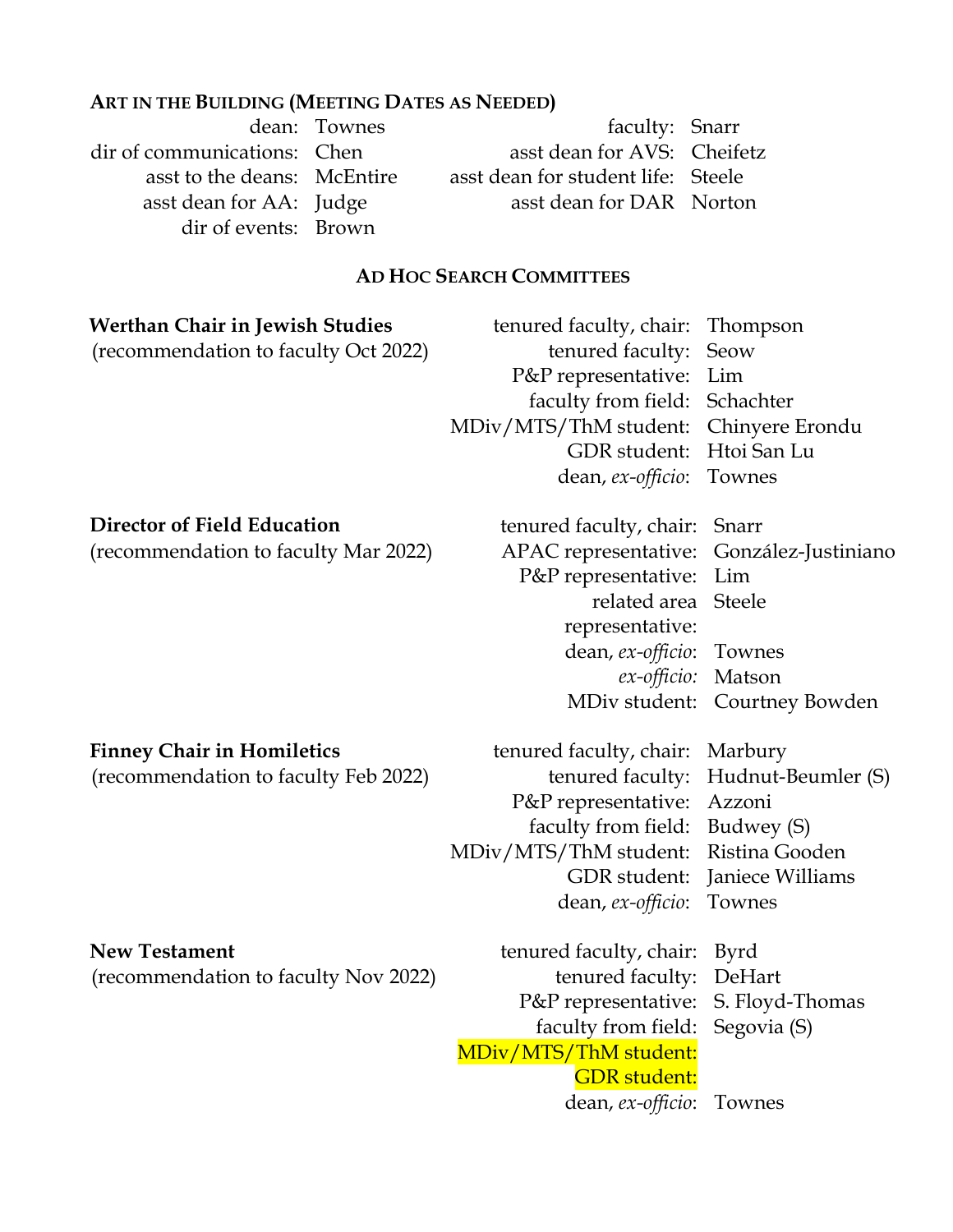#### **AD HOC FACULTY REVIEW COMMITTEES**

| Azzoni reappointment<br>(February meeting) | P&P representative: Marbury, chair<br>faculty from field/closely allied area: Seow<br>tenured faculty: Snarr |                                     |
|--------------------------------------------|--------------------------------------------------------------------------------------------------------------|-------------------------------------|
| <b>Budwey pre-tenure</b><br>review         | P&P representative: Thompson                                                                                 |                                     |
| (April meeting)                            | faculty from field/closely allied area: Morrill                                                              | tenured faculty: Segovia (S), chair |
| Armour promotion<br>review                 | P&P representative: Lim                                                                                      |                                     |
| (November meeting)                         | faculty from field/closely allied area: DeHart, chair<br>tenured faculty: Anderson                           |                                     |
| Sheppard promotion<br>review               | P&P representative: S. Floyd-Thomas                                                                          |                                     |
| (October meeting)                          | faculty from field/closely allied area: Hamman<br>tenured faculty: Byrd, chair                               |                                     |

## **PROGRAMS & INSTITUTES**

|                                | T+P/LILLY STEERING COMMITTEE, DIV 127 AT 11:30 A.M. UNLESS OTHERWISE INDICATED |                               |              |
|--------------------------------|--------------------------------------------------------------------------------|-------------------------------|--------------|
| August 30                      |                                                                                |                               | dean: Townes |
| September 20                   | January 31                                                                     | T+P director: Hamman          |              |
| October 25 (VIRTUAL            | March 28 (Externs debriefing                                                   | assoc dean for grad Byrd, ex- |              |
| Externship Event in afternoon) | in afternoon)                                                                  | educ & chair of GDR: officio  |              |
| November 29                    | April 18                                                                       | faculty: Azzoni               |              |
|                                |                                                                                | faculty: Seow                 |              |

**CAL TURNER PROGRAM** Reside/Walters Young

**CARPENTER PROGRAM IN RELIGION, GENDER, AND SEXUALITY** Armour

**DMIN PROGRAM** Morrill

**GLOBAL EDUCATION** Azzoni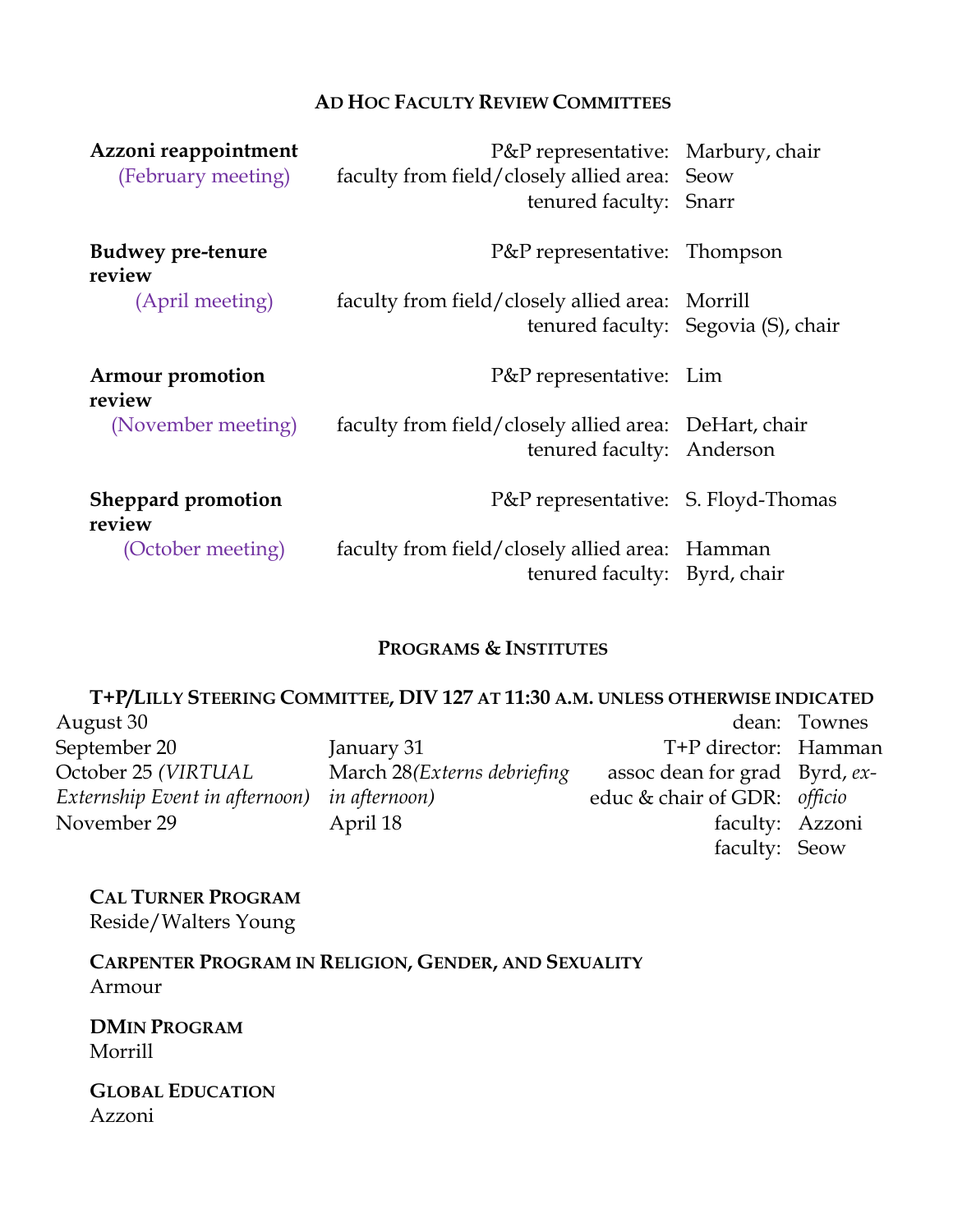## **GRADUATE DEPARTMENT OF RELIGION (GDR)** Byrd/Eardley

**HISPANIC PROGRAMS LIAISON** Armour

**JAMES LAWSON INSTITUTE FOR THE RESEARCH AND STUDY OF NONVIOLENT MOVEMENTS** Sheppard

**KELLY MILLER SMITH INSTITUTE ON BLACK CHURCH STUDIES (KMSI)** Harris/Brown

**PUBLIC THEOLOGY AND RACIAL JUSTICE COLLABORATIVE (PTRJ)** Townes/Smallwood

**RELIGION IN THE ARTS AND CONTEMPORARY CULTURE (RACC)** Budwey/Judge

*SCHOLA PROPHETARUM* Pennel

## **WENDLAND-COOK PROGRAM IN RELIGION AND JUSTICE** Rieger/Stauffer

#### **CONCENTRATION CONVENERS**

| Black Religion and Culture Studies Marbury/S. Floyd-Thomas                |                                            |
|---------------------------------------------------------------------------|--------------------------------------------|
| Chaplaincy (MDiv only) Morrill                                            |                                            |
| Pastoral and Prophetic Congregational Leadership (MDiv Hudnut-Beumler (S) |                                            |
| only)                                                                     |                                            |
| Global Christianities and Interreligious Encounter Lim                    |                                            |
| Mediterranean and Near Eastern Studies Azzoni                             |                                            |
| Prison and Carceral Studies Reside                                        |                                            |
| Religion and Economic Justice S. Floyd-Thomas/Rieger (F)                  |                                            |
|                                                                           | Religion and the Arts Judge (F)/Budwey (S) |
| Religion, Gender, and Sexuality Armour                                    |                                            |
| Spirituality and Social Activism Sheppard                                 |                                            |

## **FULL STAFF, MONDAYS AT 9:30 A.M. IN DIV 127**

| August retreat TBA | Townes (chair) | Chen    | Lee       | <b>Walters Young</b> |
|--------------------|----------------|---------|-----------|----------------------|
| November 1         | Armour         | Dillon  | McEntire  |                      |
| January 10         | Brown          | Dudley  | Smallwood |                      |
| April 4            | Carter         | Eardley | Stauffer  |                      |
|                    | Cheifetz       | Judge   | Steele    |                      |